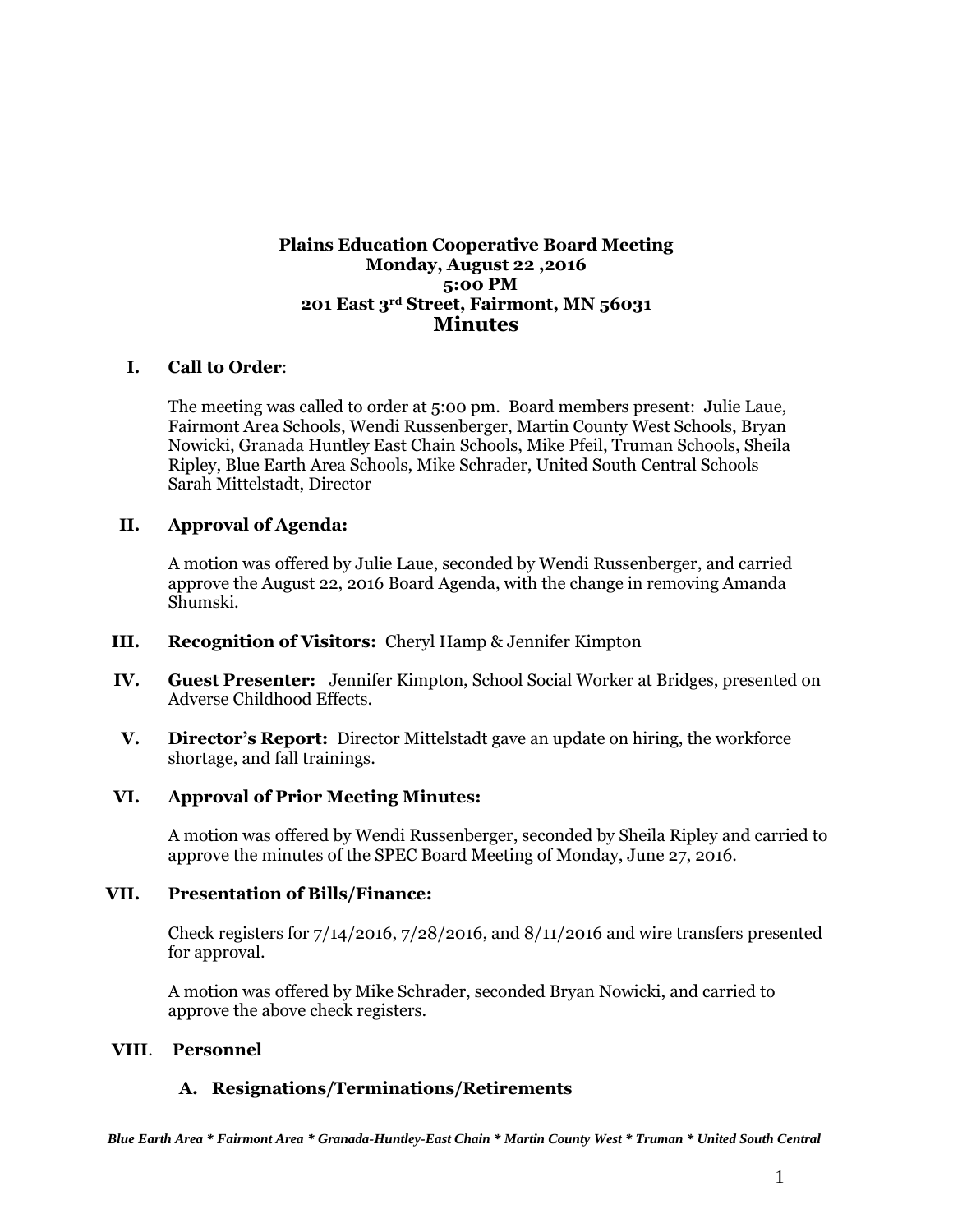- 1. Jean Parsley, Paraprofessional at Winnebago, effective 7/21/2016
- 2. Everardo Ibarra, Paraprofessional at Winnebago, effective 8/17/2016

A motion was offered by Wendi Russenberger, seconded by Sheila Ripley, and carried to approve the above personnel changes.

# **B. Hiring**

- 1. Ricki Oskerson, Paraprofessional at FHS, effective 8/24/2016
- 2. Dianne Pearson, Paraprofessional at FHS, effective 8/24/2016
- 3. Amanda Shumski, Paraprofessional at FHS, effective 8/24/2016
- 4.Adam Walker, Paraprofessional at FHS, effective 8/24/2016
- 5. Kiesha Glienke, Paraprofessional at FHS, effective 8/24/2016
- 6.Kyle Aubart, Spec Ed/Gen Ed Teacher at MN Girls Academy, effective 8/30/2016

A motion was offered by Wendi Russenberger, seconded by Julie Laue, and carried to approve the above hiring.

### **C. Leave of Absences**

- 1. Mary Freeman; 1 year; effective FY17
- 2. Barb Brady; 1 year; effective FY17
- 3. Kathy Lenz, 6 weeks, effective 8/24/2016

A motion was offered by Sheila Ripley, seconded by Bryan Nowicki, and carried to approve the above Leave of Absence.

#### **D. Lane Change**

1. Rhonda Petrowiak

A motion was offered by Mike Schrader, seconded by Julie Laue, and carried to approve the above Lane Change.

#### **E. Employee Work Agreement**

1. Stephanie Schmitz

A motion was offered by Wendi Russenberger, seconded by Sheila Ripley, and carried to approve the above Work Agreement.

### **IX. New Business**

#### **A. Technology Agreement with Fairmont Area Schools**

A motion was offered by Bryan Nowicki, seconded by Mike Schrader and carried to approve the agreement with Fairmont Area Schools.

### **B. Staff Sharing Agreements**

- a. Agreement with Granada-Huntley-East Chain for 1.0 School Cook
- b. Agreement with Minnesota Valley Education for 0.3 Teacher of Deaf/Hard of **Hearing**

A motion was offered by Sheila Ripley, seconded by Julie Laue and carried to approve the Service agreement with Minnesota Valley Education District.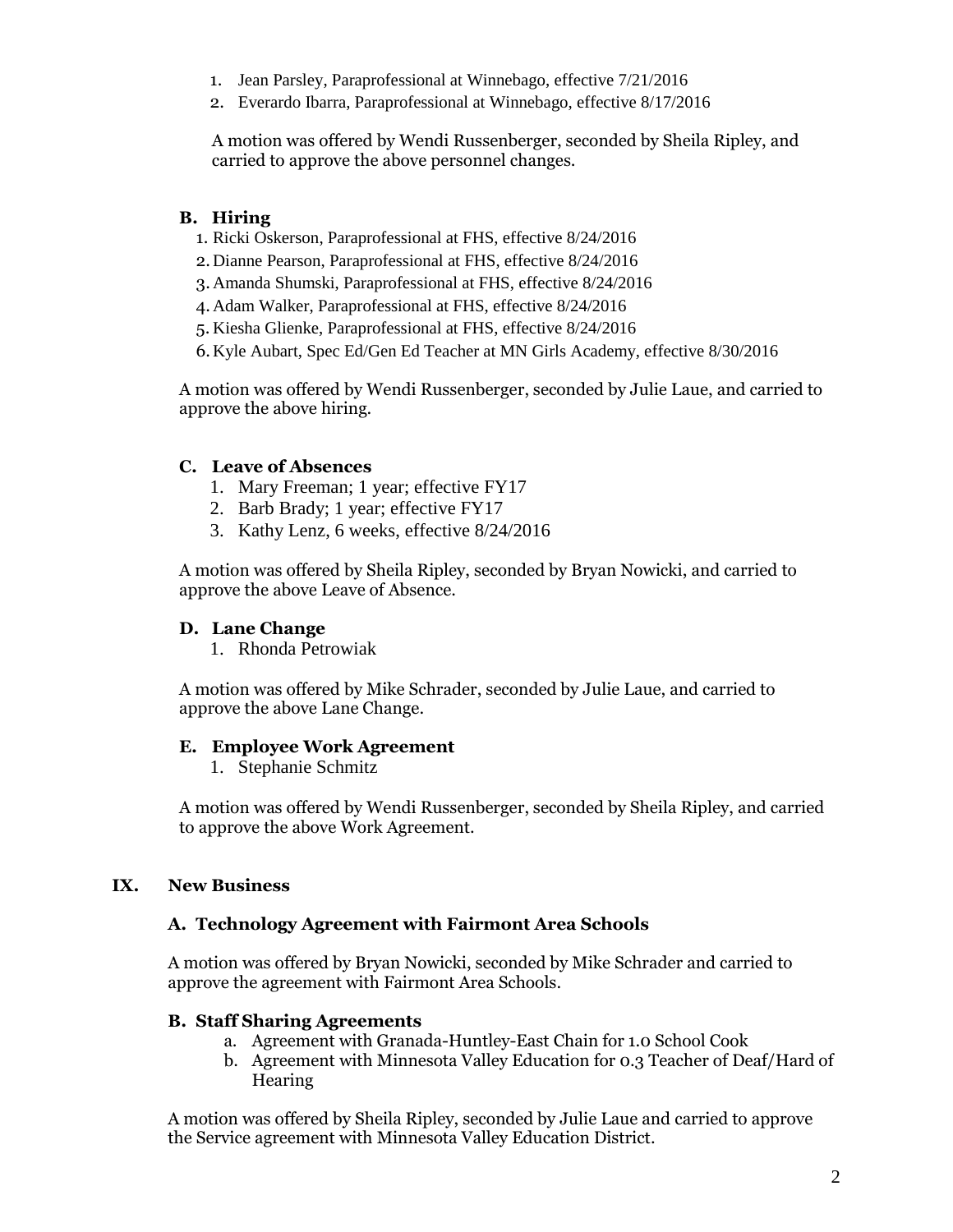### **C. Agreement for Services with Minnesota Girls Academy**

A motion was offered by Bryan Nowicki, seconded by Mike Schrader and carried to approve the agreement for services with Minnesota Girls Academy

### **D. Agreement with United Builders of Blue Earth, Inc**

A motion was offered by Mike Schrader, seconded by Bryan Nowicki and carried to approve the agreement with United Builders of Blue Earth, Inc. for the construction project in the Winnebago building.

### **E. Approve the 2016-17 and 2017-18 Master Agreement with Southern Plains Education Cooperative Support Personnel (SPECSP) pending ratification by the SPECSP on August 24, 2017.**

A motion was offered by Wendi Russenberger, seconded by Sheila Ripley and carried to approve the Master Agreement with Southern Plains Education Cooperative Support Personnel pending ratification by the SPECSP on August 24, 2017.

### **F. School Resource Officer Agreement**

A motion was offered by Wendi Russenberger, seconded by Bryan Nowicki and carried to approve the School Resource Officer Agreement

### **G. SPEC Yearly Organization Activities Resolution to Set the Following Organizational Activities In place for 2016-2017**

- 1. Authorize the Sentinel as Cooperative official newspaper
- 2. Set mileage reimbursement rate at Federal Rate
- 3. Publish the agenda in public view in the building housing the Director's office and publish unofficial, abridged minutes
- 4. Schedule for board meetings set for the  $4<sup>th</sup>$  Monday of August, September, November, January, March, May and June (if needed)
- 5. Teacher sub pay at \$125 for Southern Plains Program Teachers and \$115 for Fairmont Special Education Teachers, Paraprofessional Class I sub pay set at \$12.00 per hour or Step 1 of Classification 1, Class II Paraprofessional rate of pay will be \$13.50 per hour or Step I of Classification II of Paraprofessional Master Agreement for the 2015-2016 school year
- 6.Authorize SPEC board chair, clerk, Director, or Business Manager the ability to approve bill payments
- 7. Name Sarah Mittelstadt as Executive Director of Southern Plains Education Cooperative with legal authority to make applications, sign contracts, and sign on behalf of the District/Cooperative

A motion was offered by Mike Schrader, seconded by Julie Laue, and carried to approve the SPEC Yearly Organization Activities**.**

H. **Designate the following banks as depositories of school funds and authorize the Director and Business Manager to sign release agreements for pledged securities for collateral purposes and initiate and approve electronic fund transfers**: